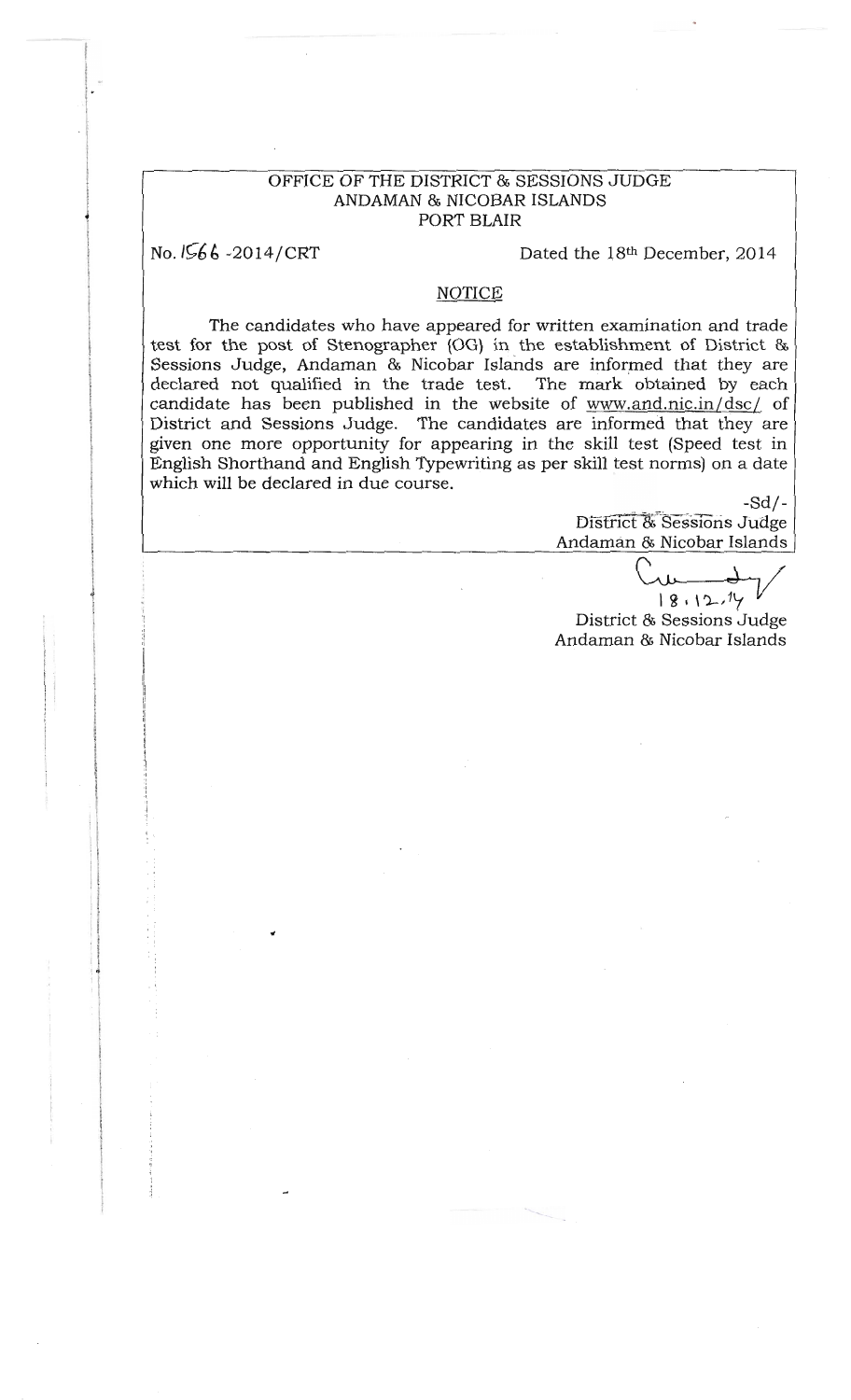## **Tabulation Sheet for Stenographer**

| S1.              | Roll   | Name               | Marks        | Marks          | Total      | Result or    | Result or      | Final result |
|------------------|--------|--------------------|--------------|----------------|------------|--------------|----------------|--------------|
| No               | Number |                    | obtained in  | obtained in    | marks (out | observation  | observation in |              |
|                  |        |                    | Written exam | viva voce      | of 100     | in shorthand | speed test in  |              |
|                  |        |                    | (out of 90)  | (out of $10$   | marks)     | dictation    | typewriting on |              |
|                  |        |                    | marks)       | marks)         |            |              | computer       |              |
| 1.               | 0003   | Neelam Kerketta    | 50           | 7.33           | 57.33      | <b>UQ</b>    | <b>UQ</b>      | Failed       |
| 2.               | 0005   | S. Kalai Selvi     | 25           | $\tau$         | 32         | <b>UQ</b>    | <b>UQ</b>      | Failed       |
| 3.               | 0009   | D. Vennela Kumari, | 27           | 6              | 33         | <b>UQ</b>    | <b>UQ</b>      | Failed       |
| 4.               | 0013   | G. Saritha,        | 31           | 5              | 36         | <b>UQ</b>    | <b>UQ</b>      | Failed       |
| 5.               | 0015   | K. Gladis,         | 07           | 6              | 13         | <b>UQ</b>    | <b>UQ</b>      | Failed       |
| 6.               | 0018   | Ajitha Kumari. V,  | 10           | 6              | 16         | <b>UQ</b>    | <b>UQ</b>      | Failed       |
| $\overline{7}$ . | 0019   | T. S. Mini Raj,    | 19           | 6              | 25         | <b>UQ</b>    | <b>UQ</b>      | Failed       |
| 8.               | 0022   | D. Jaya Lakshmi,   | 33           | $\overline{7}$ | 40         | <b>UQ</b>    | <b>UQ</b>      | Failed       |
| 9.               | 0023   | Ajish Koshy,       | 29           | $\overline{7}$ | 36         | <b>UQ</b>    | <b>UQ</b>      | Failed       |
| 10.              | 0024   | Sunita Tirkey,     | 12           | Absent         | 12         | <b>UQ</b>    | <b>UQ</b>      | Failed       |
| 11.              | 0027   | M. Yeshworamma,    | 32           | $\overline{7}$ | 39         | <b>UQ</b>    | <b>UQ</b>      | Failed       |
| 12.              | 0029   | Santhi Devi,       | 38           | 5              | 43         | <b>UQ</b>    | <b>UQ</b>      | Failed       |
| 13.              | 0030   | Sarojni Bai,       | 36           | 6              | 42         | UQ           | <b>UQ</b>      | Failed       |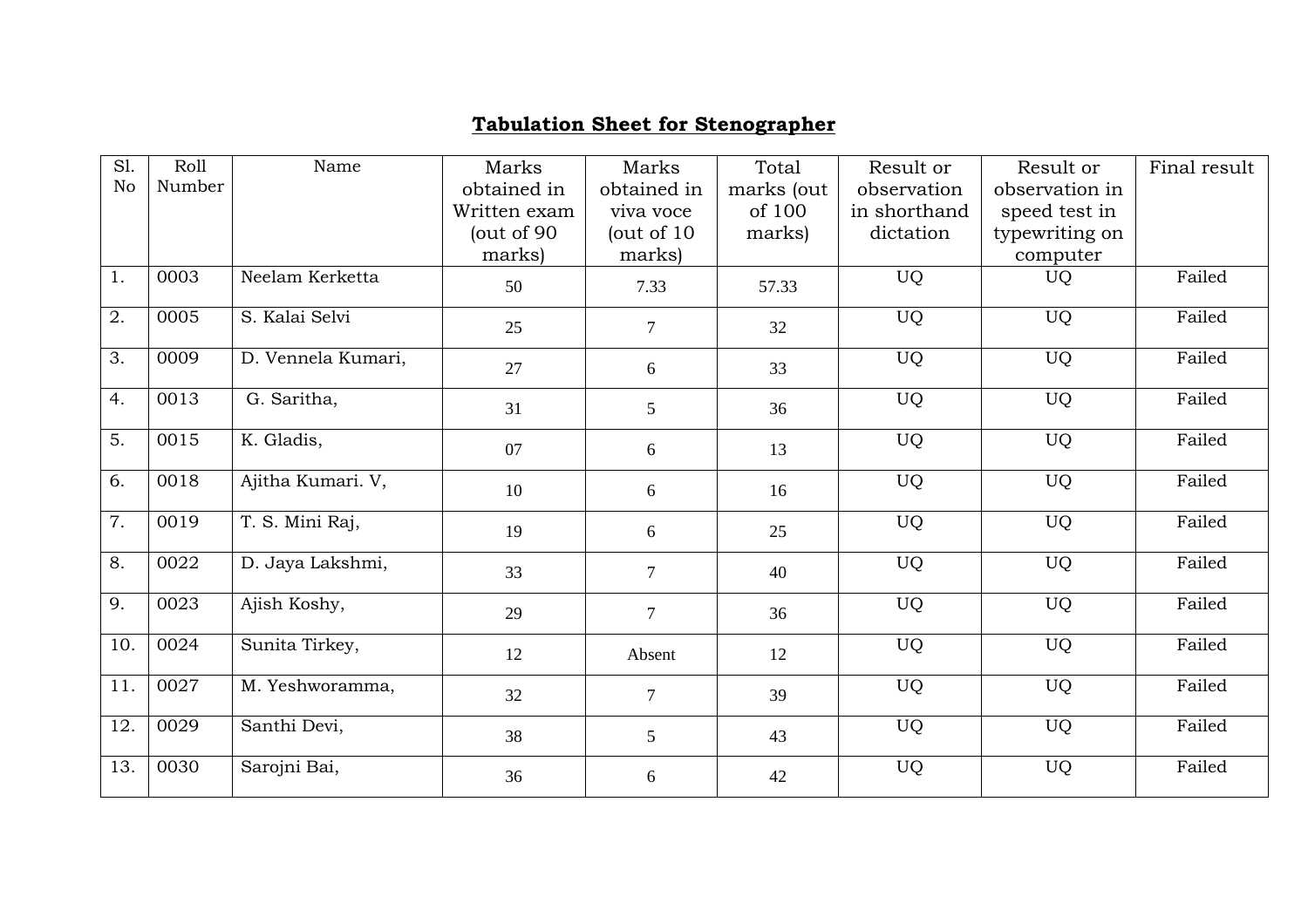| 14. | 0031 | Ch. Ramana,      | 56    | $\overline{7}$ | 63 | <b>UQ</b> | <b>UQ</b> | Failed |
|-----|------|------------------|-------|----------------|----|-----------|-----------|--------|
| 15. | 0035 | B. Sudharma,     | 21    | 6              | 27 | <b>UQ</b> | UQ        | Failed |
| 16. | 0040 | Y. Rama Laxmi,   | 12    | $\overline{7}$ | 19 | <b>UQ</b> | <b>UQ</b> | Failed |
| 17. | 0048 | N. Sajitha,      | 20    | 6              | 26 | <b>UQ</b> | <b>UQ</b> | Failed |
| 18. | 0051 | Ganita,          | $-04$ | 6              | 2  | UQ        | <b>UQ</b> | Failed |
| 19. | 0054 | Mangaiyarkarasi, | 34    | $\tau$         | 41 | <b>UQ</b> | <b>UQ</b> | Failed |
| 20. | 0056 | Sunita Das,      | 15    | 6              | 21 | <b>UQ</b> | <b>UQ</b> | Failed |
| 21. | 0057 | Sarita Issac,    | 28    | 6              | 34 | UQ        | UQ        | Failed |
| 22. | 0058 | Poonkuzhali,     | 25    | 6              | 31 | <b>UQ</b> | <b>UQ</b> | Failed |
| 23. | 0059 | Rita Kumari,     | 25    | $\tau$         | 32 | UQ        | <b>UQ</b> | Failed |
| 24. | 0062 | Raja Laxmi,      | 20    | $\overline{7}$ | 27 | <b>UQ</b> | <b>UQ</b> | Failed |
| 25. | 0067 | Nirmala,         | 36    | $\mathfrak{S}$ | 41 | <b>UQ</b> | <b>UQ</b> | Failed |
| 26. | 0068 | D. Jansi         | 10    | 6              | 16 | <b>UQ</b> | <b>UQ</b> | Failed |
| 27. | 0070 | T. N. Devi,      | 33    | 6              | 39 | UQ        | <b>UQ</b> | Failed |
| 28. | 0072 | Preeti Seal,     | 34    | 6              | 40 | UQ        | <b>UQ</b> | Failed |
| 29. | 0074 | Rama Dey,        | 11    | Absent         | 11 | UQ        | <b>UQ</b> | Failed |
| 30. | 0075 | D. Kannan,       | 23    | 6              | 29 | UQ        | <b>UQ</b> | Failed |
|     |      |                  |       |                |    |           |           |        |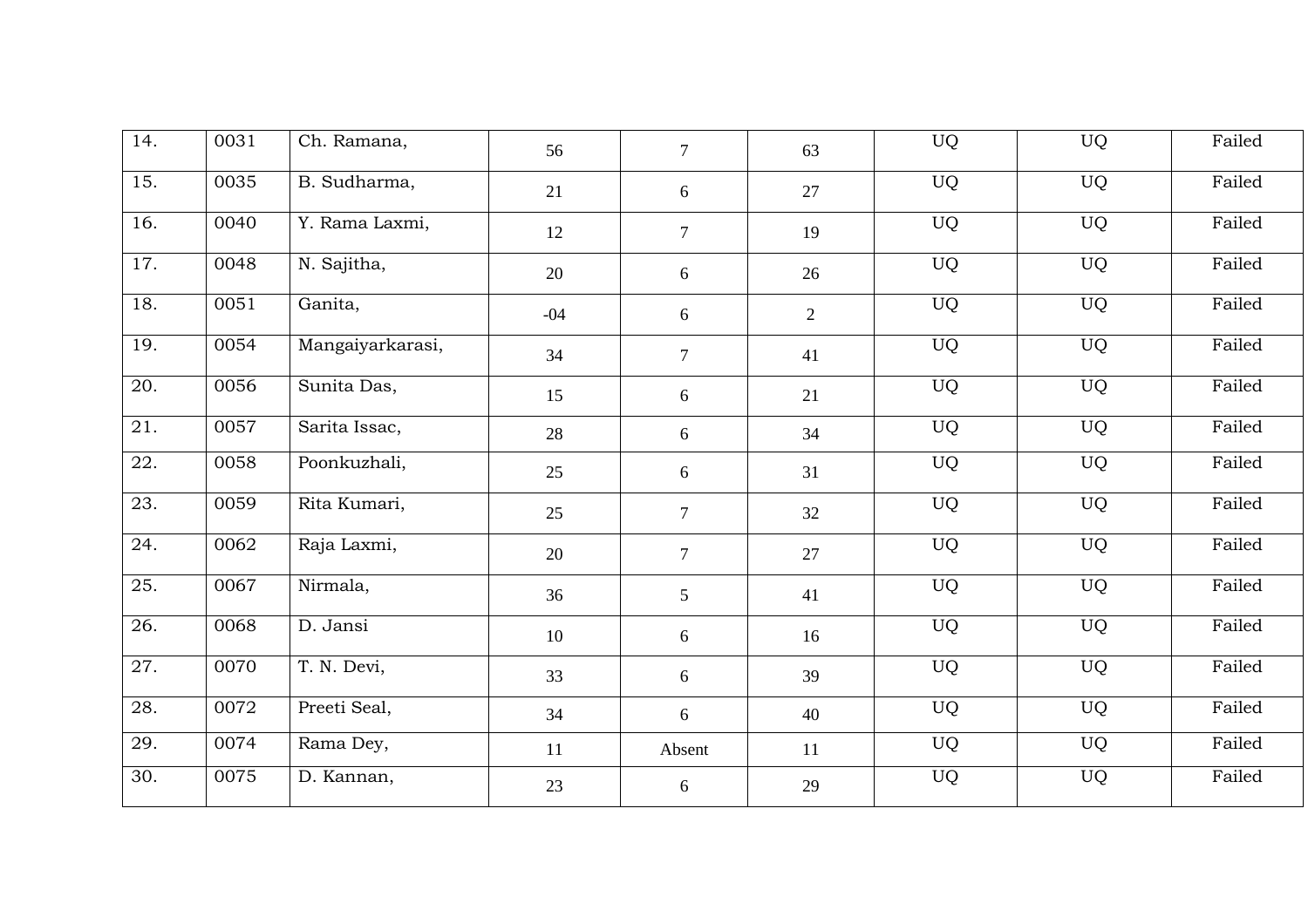| 31. | 0077 | Basu Dev Mondal,     | 24    | 5                | 29             | UQ        | <b>UQ</b> | Failed |
|-----|------|----------------------|-------|------------------|----------------|-----------|-----------|--------|
| 32. | 0078 | K. Sheela,           | 10    | 6                | 16             | UQ        | UQ        | Failed |
| 33. | 0080 | Nisha Pathak,        | 31    | Absent           | 31             | <b>UQ</b> | <b>UQ</b> | Failed |
| 34. | 0086 | Smti Kumari Rekha    | 14    | $\overline{7}$   | 21             | <b>UQ</b> | <b>UQ</b> | Failed |
| 35. | 0087 | R.Parmeshwari,       | 14    | 6                | 20             | <b>UQ</b> | <b>UQ</b> | Failed |
| 36. | 0089 | Burakaya Kumari,     | 39    | $6\,$            | 45             | <b>UQ</b> | <b>UQ</b> | Failed |
| 37. | 0090 | K.Selva Rani,        | 21    | $\sqrt{6}$       | 27             | <b>UQ</b> | <b>UQ</b> | Failed |
| 38. | 0096 | T. Vijaya            | 54    | $\boldsymbol{7}$ | 61             | <b>UQ</b> | Q         | Failed |
| 39. | 0099 | G. Laxmi             | $-02$ | $\overline{7}$   | 5 <sup>5</sup> | <b>UQ</b> | <b>UQ</b> | Failed |
| 40. | 0100 | Jasvanthi Kumari,    | 23    | 6                | 29             | <b>UQ</b> | <b>UQ</b> | Failed |
| 41. | 0101 | Juttu Venkat Laxmi,  | 11    | Absent           | 11             | <b>UQ</b> | <b>UQ</b> | Failed |
| 42. | 0112 | Prathibha,           | 32    | $6\,$            | 38             | <b>UQ</b> | <b>UQ</b> | Failed |
| 43. | 0113 | S.Prayaga,           | 20    | 5                | 25             | <b>UQ</b> | <b>UQ</b> | Failed |
| 44. | 0114 | Preeti Stella Kullu, | 30    | 6                | 36             | <b>UQ</b> | <b>UQ</b> | Failed |
| 45. | 0117 | Kavitha,             | 28    | $\overline{7}$   | 35             | <b>UQ</b> | Q         | Failed |
| 46. | 0121 | P.S.Manoj Kumar,     | 54    | 7                | 61             | <b>UQ</b> | Q         | Failed |
| 47. | 0124 | Binod Minj,          | 43    | 8                | 51             | UQ        | UQ        | Failed |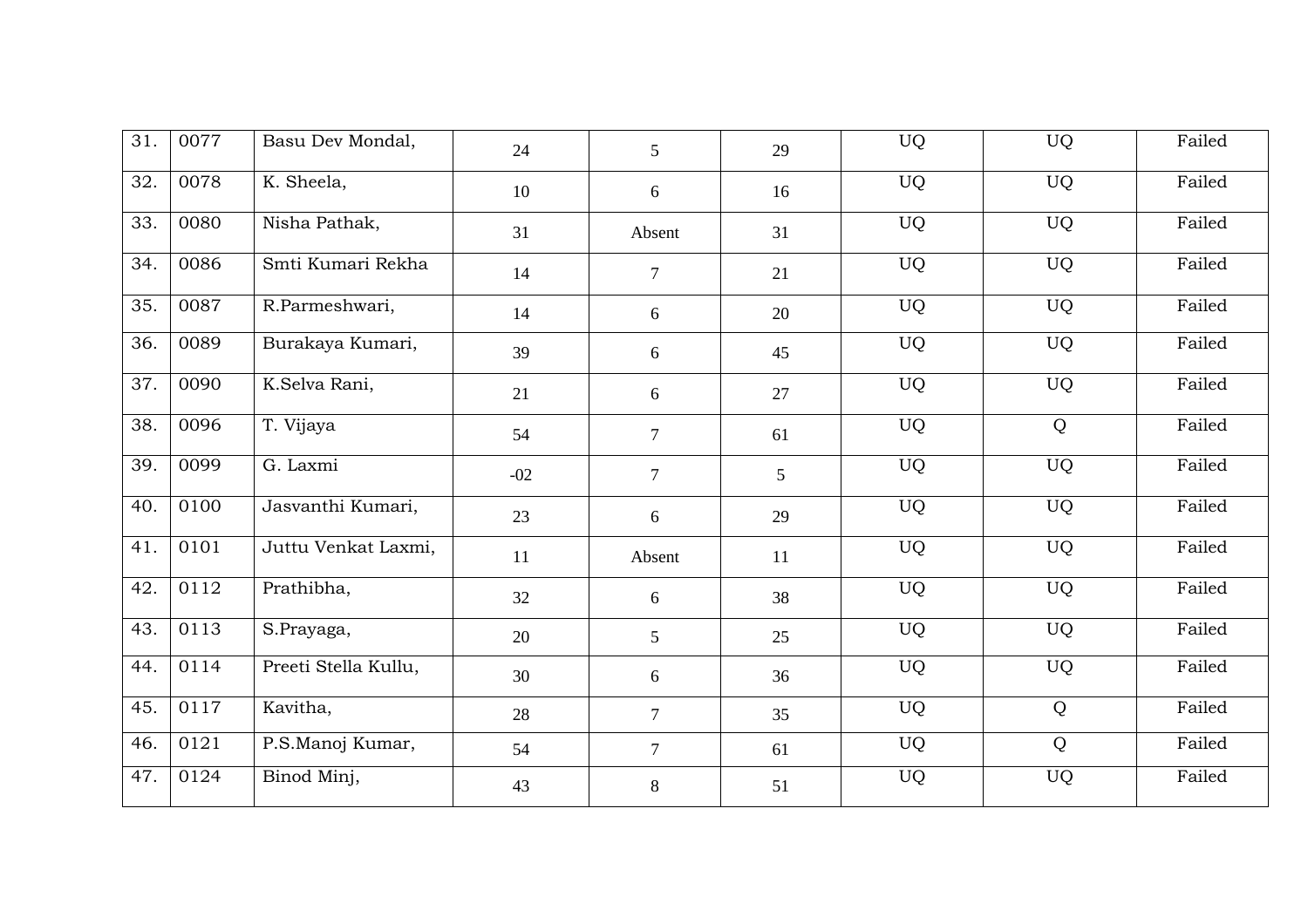| 48. | 0129 | CH. Hemawathi,      | 08    | $\overline{7}$ | 15 | <b>UQ</b> | <b>UQ</b> | Failed |
|-----|------|---------------------|-------|----------------|----|-----------|-----------|--------|
| 49. | 0132 | Thirpathi Kumari,   | 45    | $\overline{7}$ | 52 | UQ        | UQ        | Failed |
| 50. | 0134 | N.Mariam Bibi       | 06    | $\overline{7}$ | 13 | <b>UQ</b> | <b>UQ</b> | Failed |
| 51. | 0136 | S.Raja Rajeshwari   | 12    | Absent         | 12 | <b>UQ</b> | <b>UQ</b> | Failed |
| 52. | 0137 | Subhra Mallick,     | 26    | $6\,$          | 32 | UQ        | UQ        | Failed |
| 53. | 0138 | Reema Vishwakarma,  | 35    | $\tau$         | 42 | <b>UQ</b> | <b>UQ</b> | Failed |
| 54. | 0142 | Pooammal            | 13    | $\overline{7}$ | 20 | <b>UQ</b> | <b>UQ</b> | Failed |
| 55. | 0144 | C. Vidya            | 13    | Absent         | 13 | UQ        | <b>UQ</b> | Failed |
| 56. | 0145 | Giddi Venkat Laxmi, | 02    | $\overline{7}$ | 9  | <b>UQ</b> | <b>UQ</b> | Failed |
| 57. | 0146 | Sunita Devi         | 32    | $\tau$         | 39 | <b>UQ</b> | <b>UQ</b> | Failed |
| 58. | 0150 | Melissa             | 04    | 6              | 10 | <b>UQ</b> | <b>UQ</b> | Failed |
| 59. | 0151 | Rosabella           | 21    | Absent         | 21 | <b>UQ</b> | <b>UQ</b> | Failed |
| 60. | 0153 | Marina              | 07    | 5              | 12 | <b>UQ</b> | <b>UQ</b> | Failed |
| 61. | 0154 | M. Hazruddin,       | 62    | 6              | 68 | <b>UQ</b> | <b>UQ</b> | Failed |
| 62. | 0155 | Fahmeeda Begum,     | 14    | Absent         | 14 | <b>UQ</b> | <b>UQ</b> | Failed |
| 63. | 0158 | C.Y. Afsa Bibi,     | $-01$ | $\overline{7}$ | 6  | UQ        | <b>UQ</b> | Failed |